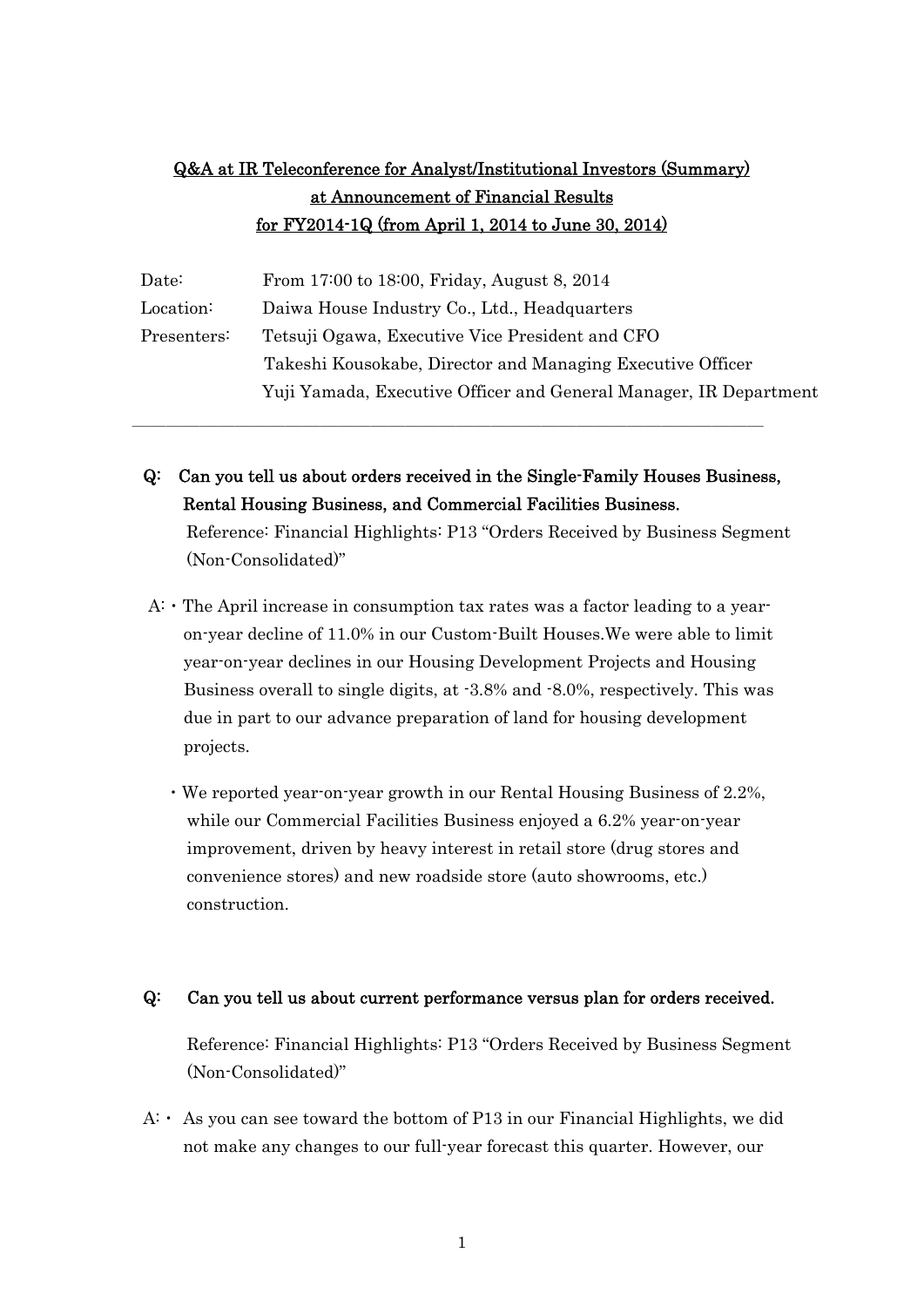cumulative July monthly orders (+8.0%) significantly outperformed our firsthalf forecast  $(-2.4%)$  and full-year forecast  $(+1.0%)$ . Because of this, we are making solid progress.

- By segment, the Single-Family Houses Business and Condominiums Business experienced major declines at -8.0% and -18.8%, respectively, compared to the same period in the prior fiscal year. However, we were on par with first-half forecast (-7.4% in Single-Family Houses Business; -23.2% in Condominiums Business), while the Rental Housing Business, the Commercial Facilities Business, and the Logistics, Business & Corporate Facilities Business experienced only a limited impact from increased consumption tax rates. As such, our results are slightly better than forecast.
- Q: Can you tell us more about the circumstances surrounding lower year-onyear gross profit ratios for Custom-Built Houses and Houses in Housing Development Projects?

Reference: Financial Highlights: P8 "Segment Information ②"

- A:・ In our Single-Family House Business, we have focused on promoting housese that include 10KW solar power generation equipment. Since our goal was to promote unit sales by including built-in large-scale solar power generation, we didn't intend to create significant profits on the equipment itself.
	- Ratios were lower in our Rental Housing Business and Commercial Facilities Business, due to higher indirect costs (mainly personnel costs), rather than the impact of increased direct costs related to labor costs or raw materials costs.
	- ・ Our Condominiums Business felt the negative impact of consolidating our subsidiary Cosmos Initia, while Daiwa House Industry was actually up 1.1 points on a nonconsolidated basis.
	- ・ We saw significant improvement in our Logistics, Business & Corporate Facilities Business, with Fujita Corporation up 6.2 points and Daiwa House Industry up 6.4 points on a nonconsolidated basis.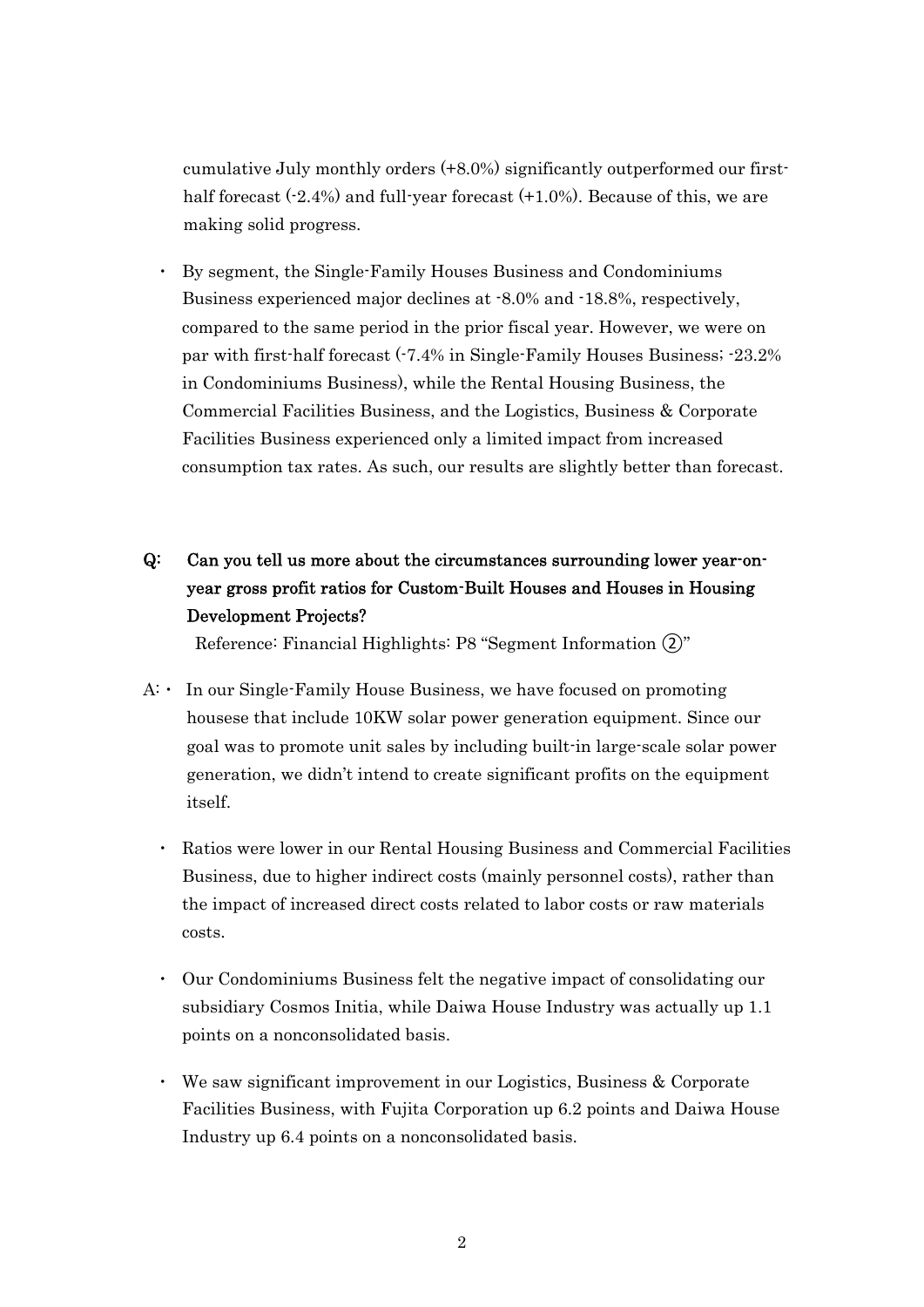### Q: Can you tell us about the future strategy of your Single-Family House Business.

A: At present, we are trailing our competitors in the large Tokyo metropolitan market. We are looking to reallocate sales staff to better sell our high-valueadded, premium-priced xevoΣ ("xevo-sigma") product and our five-story urban products. We are working to improve market share and profit ratios by building a stronger sales structure, particularly in the Tokyo metropolitan and other major urban areas.

## Q: Do you expect orders in your Rental Housing Business to suffer in the wake of higher inheritance tax rates after January 2015?

A: I believe that higher inheritance tax rates will actually boost apartment building construction demand by wealthy individuals—even after January of next year. Further, the decrease in the standard deduction for inheritance taxes means that it's likely those living in single-family houses in the heart of Japan's larger cities may be subject to inheritance tax payments as well. We plan to use inheritance tax seminars and other means to uncover untapped demand, serving rental housing and single-family housing customers through consultative sales.

# Q: There are differences in the type of earnings growth for the Commercial Facilities Business and the Logistics, Business & Corporate Facilities Business. Are there also differences in demand and focus?

A: Higher net sales in our Logistics, Business & Corporate Facilities Business stemmed from the April sale of a total 12.7 billion yen in logistics facilities to a REIT. On the other hand, we saw lower net sales in our Commercial Facilities Business owing to the sale of a large-scale commercial facility during the first quarter of the previous fiscal year. Our Commercial Facilities Business and our Logistics, Business & Corporate Facilities Business have enjoyed continued strong demand for construction work, both representing growth areas for the group.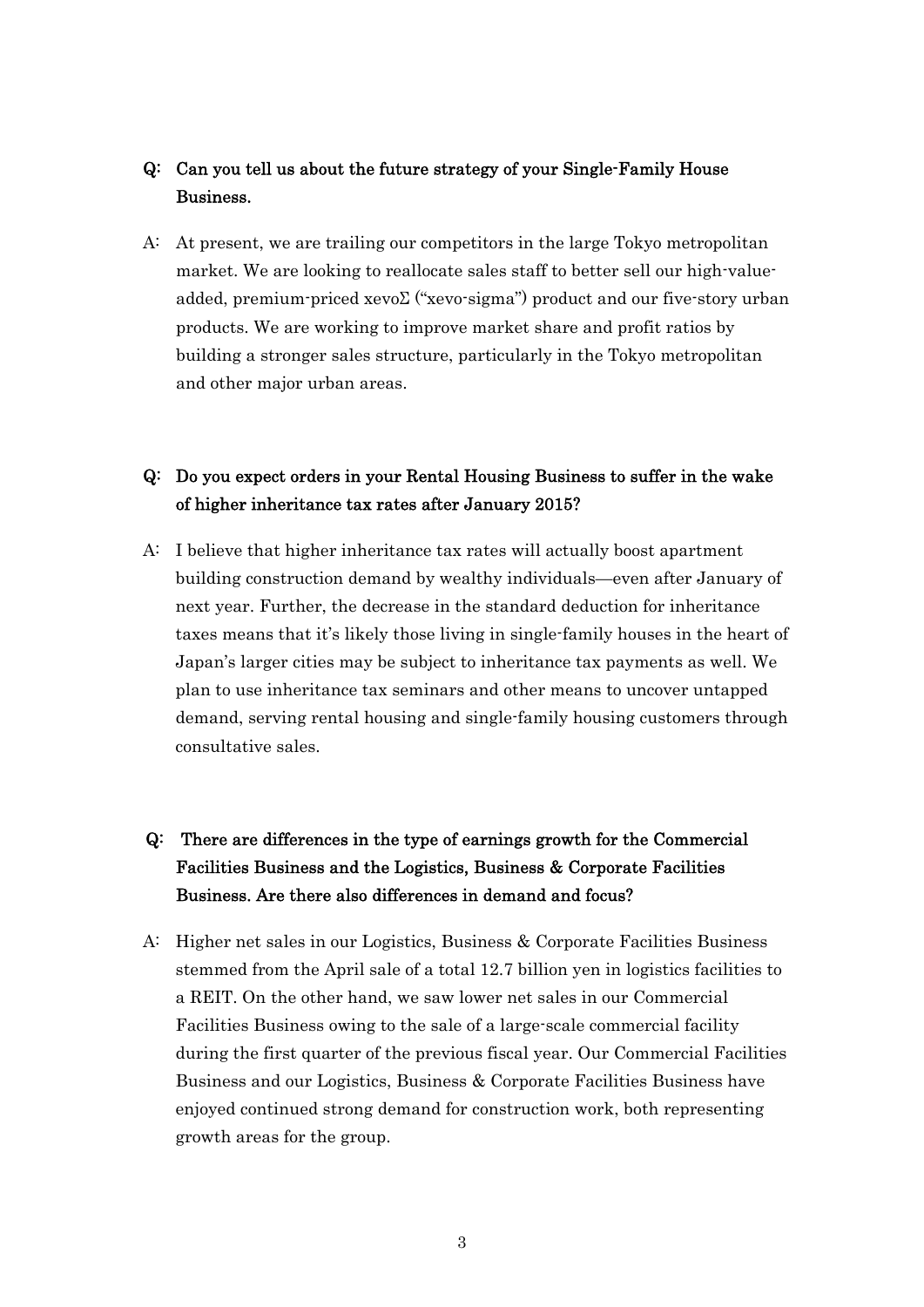## Q: Earnings of your consolidated subsidiary Fujita improved. Do you think this will push year-long profits upward?

A: The gross margin ratio for Fujita was 6.0% during the first quarter of the previous fiscal year and 12.2% for the current fiscal year. As seen with other general contractors, this improvement in the gross margin ratio was the result of selecting profitable projects. At present, we anticipate that full-year profit will be on par with our original plan.

## Q: Could you tell me about ongoing developments in overseas business, including sales trends in China.

- $A: A$ : At the end of July, all contracts for units in the Suzhou condominium were finalized and sales completed. We reduced capital by 6.0 billion yen and those funds arrived in Japan in June.
	- ・Heading into this year, condominium sales in China were weak but heading into July we are beginning to see a slight recovery in condominium sales in Dalian.
	- ・In Wuxi, the timeline for completion is unknown due to delays in government infrastructure construction projects, including roads, water and sewage, and electricity construction. As a result condominium sales are currently on hold.
	- ・In America, we have a positive outlook on the potential rental housing market and have launched our first project.
	- ・In Southeast Asia, we are working aggressively on developing industrial parks targeting Japanese corporations.

#### Q: What are investment balances for overseas businesses?

A: For China businesses, as of the end of March 2014 the investment balance was 75.6 billion yen. As we conducted a capital decrease for our Suzhou affiliate to return 6.0 billion yen to Japan, the investment balance for China businesses was 69.7 billion yen as of the end of June. Excluding China,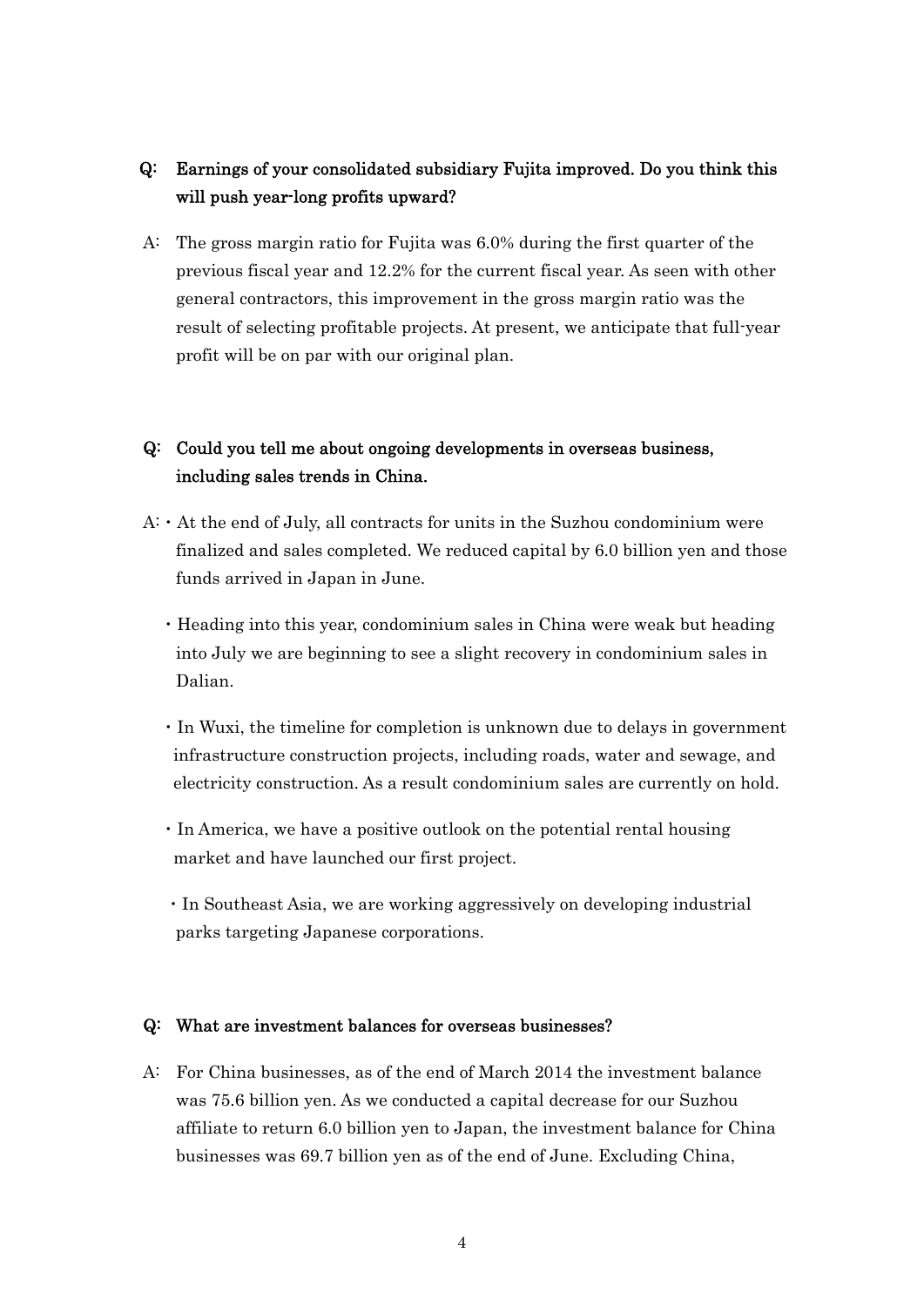overseas investments were 23.1 billion yen, which includes plans for the current fiscal year. Including China, total overseas investments were 92.9 billion yen.

# Q: What was the amount of capital investments for Logistics, Business & Corporate Facilities, Commercial Facilities, and Rental Housing during the first quarter?

- $A: 49.9$  billion yen overall for capital investments
	- ・Breakdown: Rental Housing: 3.1 billion yen, Commercial Facilities: 12.8 billion yen, Logistics, Business & Corporate Facilities: 19.7 billion yen.
- Q: What was the cause of the improvement in NOI yield for real estate available for sale and profit-earning real estate? Reference: Financial Highlights P9 "Breakdown of Rental Real Estates"
- A: NOI yield improved as a result of book value declines due to depreciation, and the renovation of commercial facilities.
- Q: The 4th Medium-Term Management Plan (FY2013-2015) outlines real estate development investments of 400.0 billion yen over the three-year period. What is the current investment balance and what is your investment recovery policy?
- A: During FY2013, real estate development investments totaled approximately 157.0 billion yen. The investment balance as of the end of June 2014, which includes investments conducted during the first quarter of the current fiscal year, totaled approximately 200.0 billion yen. Investment recovery is based on a comprehensive evaluation of the following three points:
	- (1) Creation of profit through the sale of developed properties
	- (2) Capital recovery policy through the sale of properties